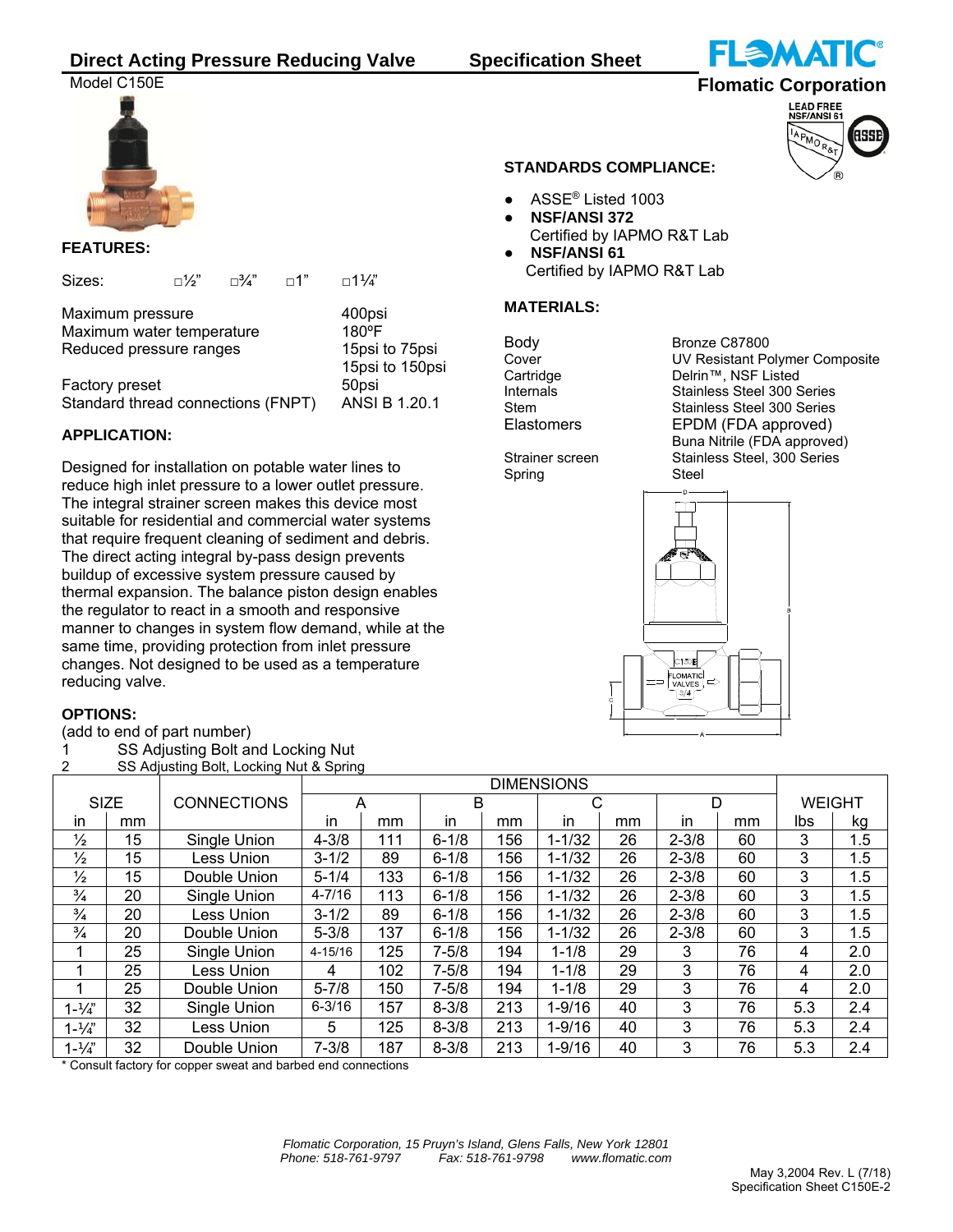



BASED ON 50psi PRESSURE DIFFERENTIAL FLOW RATE (gpm)

# **FALL OFF CHARTS are NOT to be use for valve sizing**

### **TYPICAL INSTALLATION: FAILURE TO FOLLOW THESE INSTRUCTION WILL VOID ANY WARRANTY**

Local codes shall govern installation requirements. Unless otherwise specified, the assembly shall be mounted in accordance with the latest edition of the Uniform Plumbing Code. The Model C150E may be installed in any position. The assembly shall be installed with sufficient side clearance for testing and maintenance. Multiple installations are recommended for wide demand variations or where the desired pressure reduction is more than 3 to 1 (i.e. 150 psi inlet reduced to 50 psi outlet). CAUTION: Anytime a reducing valve is adjusted, a pressure gauge must be used downstream to verify correct pressure setting. Do not bottom out adjusting screw on cover.



WATER PRESSURE REDUCING VALVE VARIABLE DEMAND SYSTEM

## **SPECIFICATIONS:**

The Water Pressure Reducing Valve shall be ASSE® Listed 1003, and available with single union, double union and less union end connections. The main body shall be Bronze C87800. The cover shall be composite plastic. The cartridge shall be Delrin™ and incorporate an integral seat. The disc elastomer shall be EPDM. The assembly shall be accessible for maintenance without removing the device from the line. The pressure reducing valve shall be a Flomatic Model C150E

**WARRANTY:** Flomatic valves are guaranteed against defects of materials or workmanship when used for the services recommended. If in any recommended service, a defect develops due to material or workmanship, and the device is returned, freight prepaid, to Flomatic Corporation within 12 months from the date of purchase, it will be repaired or replaced free of charge. Flomatic Corporations' liability shall be limited to our agreement to repair or replace the valve only.

> *Flomatic Corporation, 15 Pruyn's Island, Glens Falls, New York 12801 Phone: 518-761-9797 Fax: 518-761-9798 www.flomatic.com*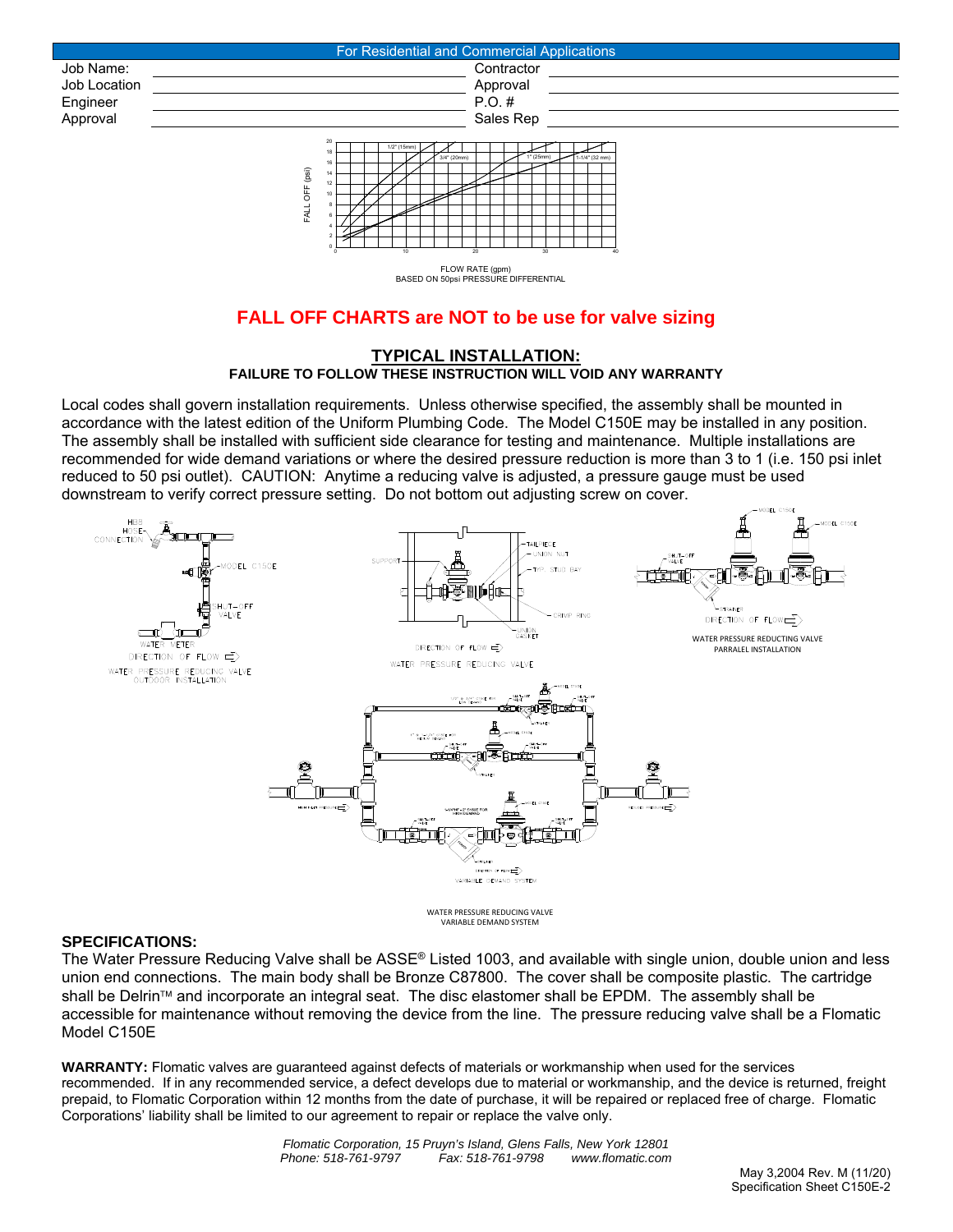## **Pressure Reducing Valve Specification Sheet**

Model C150E **Flomatic Corporation**



## **FEATURES:**

Sizes:  $\Box$ 1-1/4"  $\Box$ 1-1/2"  $\Box$ 2"

| Maximum pressure                   | 400psi          |
|------------------------------------|-----------------|
| Maximum water temperature          | $180^{\circ}$ F |
| Reduced pressure ranges            | 15psi to 75psi  |
|                                    | 15psi to 150psi |
| Factory preset                     | 50psi           |
| Standard thread connections (FNPT) | ANSI B 1.20.1   |

## **APPLICATION:**

Designed for installation on potable water lines to reduce high inlet pressure to a lower outlet pressure. The integral strainer screen makes this device most suitable for residential and commercial water systems that require frequent cleaning of sediment and debris. The direct acting integral by-pass design prevents buildup of excessive system pressure caused by thermal expansion. The balance piston design enables the regulator to react in a smooth and responsive manner to changes in system flow demand, while at the same time, providing protection from inlet pressure

changes. Not designed to be used as a temperature reducing valve.

## **STANDARDS COMPLIANCE:**

- ASSE<sup>®</sup> Listed 1003
	- **● NSF/ANSI 372**  .25% Max Weighted Average Lead Content Certified by IAPMO R&T Lab

## **MATERIALS:**

Body & Cover Bronze C89833<br>Cartridge Delrin™, NSF List Cartridge Delrin™, NSF Listed<br>1990 Internals Stainless Steel 300 Stainless Steel 300 Series Stem Stainless Steel 300 Series Elastomers EPDM (FDA approved) Buna Nitrile (FDA approved) Strainer screen Stainless Steel, 300 Series Spring Steel

## **OPTIONS:**

(add to end of part number)

1 SS Adjusting Bolt and Locking Nut<br>2 SS Adjusting Bolt Locking Nut & Sprin SS Adjusting Bolt, Locking Nut & Spring



|             |    |                    | <b>DIMESIONS</b> |     |             |     |             |    |            |     |               |     |
|-------------|----|--------------------|------------------|-----|-------------|-----|-------------|----|------------|-----|---------------|-----|
| <b>SIZE</b> |    | <b>CONNECTIONS</b> | Α                |     | в           |     | $\sim$<br>ັ |    |            |     | <b>WEIGHT</b> |     |
| in          | mm |                    | in               | mm  | in          | mm  | in          | mm | in.        | mm  | Ibs           | kg  |
| $1 - 1/4"$  | 32 | <b>NPT ONLY</b>    | $5 - 13/16$      | 148 | $9 - 15/16$ | 252 | $2 - 3/16$  | 56 | $5 - 3/16$ | 132 | 13.5          | 6.2 |
| $1 - 1/2$   | 40 | Single Union       | 7-5/64           | 180 | $9 - 15/16$ | 252 | $2 - 3/16$  | 56 | $5 - 3/16$ | 132 | 14.5          | 6.6 |
| $1 - 1/2$   | 40 | Less Union         | $5 - 13/16$      | 148 | $9 - 15/16$ | 252 | $2 - 3/16$  | 56 | $5 - 3/16$ | 132 | 13.5          | 6.2 |
| $1 - 1/2$   | 40 | Double Union       | $8 - 11/32$      | 212 | $9 - 15/16$ | 252 | $2 - 3/16$  | 56 | $5 - 3/16$ | 132 | 15.5          |     |
| 2           | 50 | Single Union       | 7-5/64           | 180 | $9 - 15/16$ | 252 | $2 - 3/16$  | 56 | $5 - 3/16$ | 132 | 15.3          | 6.9 |
| 2           | 50 | Less Union         | $5 - 13/16$      | 148 | $9 - 15/16$ | 252 | $2 - 3/16$  | 56 | $5 - 3/16$ | 132 | 14.3          | 6.5 |
| 2           | 50 | Double Union       | $8 - 11/32$      | 212 | $9 - 15/16$ | 252 | $2 - 3/16$  | 56 | $5 - 3/16$ | 132 | 16.3          | 7.4 |
|             |    |                    |                  |     |             |     |             |    |            |     |               |     |